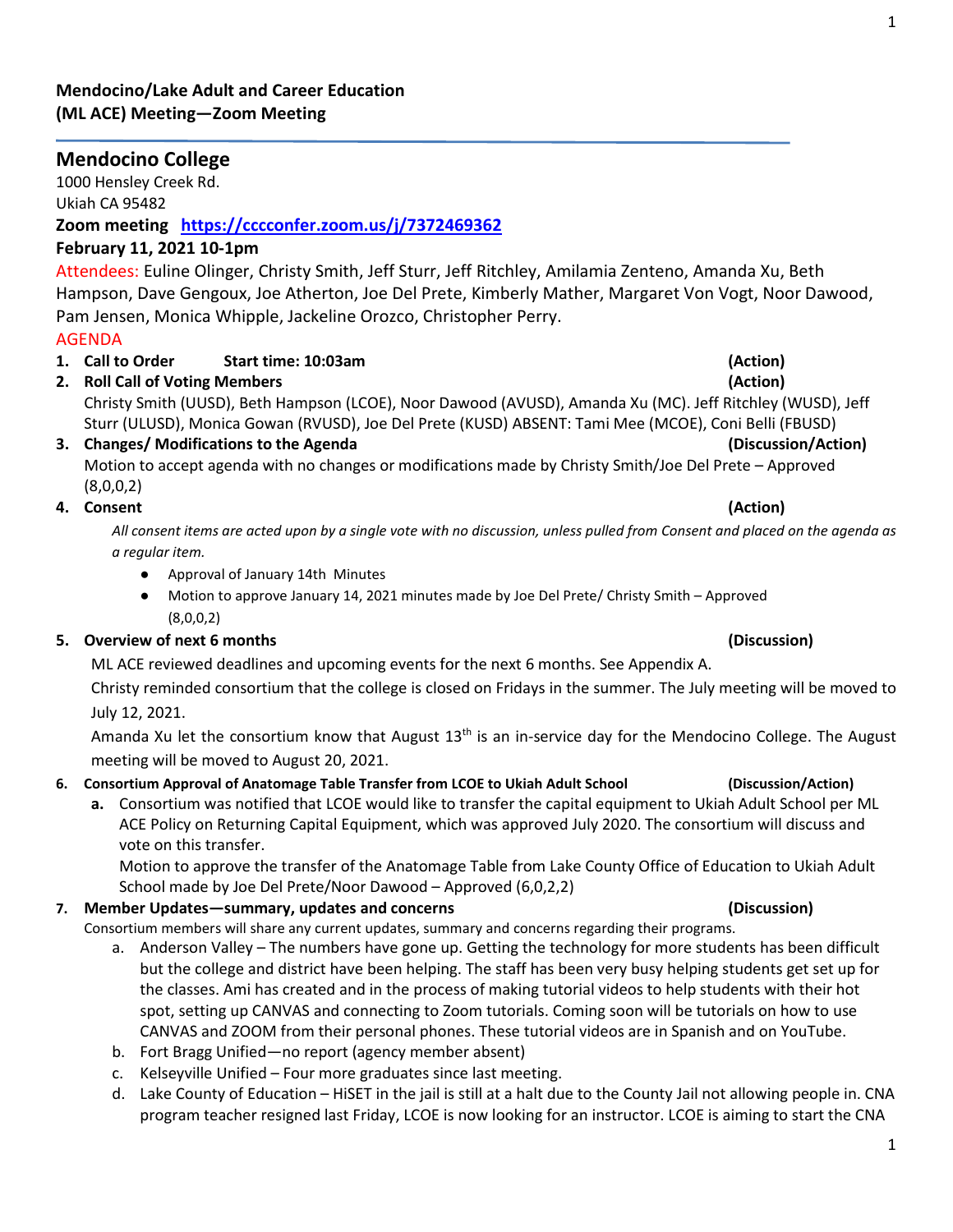cohort in early March hopefully. Home Health Aide program has a few students interested. Beth will be working on recruiting more students.

- e. Mendocino County of Education—no report at this time (agency member absent)
- f. Mendocino College (Centers, HSE/HEP) Jackie updated HEP 16 graduates from HEP and 6 from HSE. Students are in small groups. Jackie will be sending out the new HiSET schedule next week to everyone. – Amanda shared that the Ukiah campus will be a 20-50% back to on ground instruction on campus in the fall. The centers are hoping to offer the same amount of classes but with a lower class size per health guidelines. The Lake and Coast may be offering anatomy and physiology in the future. Christy will send Amanda the details of her classroom restraints.
- g. Round Valley Monica G. shared the classroom is only open by appt. COVID outbreak has gone up again. Monica G. works with students by appointments and she helps students register for classes. A bilingual tutor from the learning center was hired to assist students in Covelo.
- h. Ukiah Unified 14 graduates so far this year. When k-12 opens up again in the hope that more parents will be coming back to school themselves. Anderson Valley is working with UAS to help students work independently to get their high school diploma. The county jail has hired a new Inmate Service Coordinator, Kate Feign. COVID has prevented teacher to student physical contact. The ESL classes are going good. Dessa West will be retiring at the end of the summer. The position of Student Success Coordinator and High School Diploma Night Teacher will be vacant soon. Dave shared that the GED numbers have been stable. The Citizenship class has also been stable as well. Pam shared three people have gotten jobs since the beginning of the year. Five staff members are on quarantine. A water pipe broke over the weekend at their site. New flooring and walls are going to be going in soon. The board is working on their 3-year plan.
- i. Upper Lake Unified Jeff Sturr shared they have two (2) new enrollees, two that are almost ready to graduate. They hope to grow the program and hire another teacher.
- j. Willits- Jeff Ritchley shared the enrollment has been going up. Power was out in Brooktrails for eight days. Night class is doing fine and everything is still rolling.

### **8. Public Comments/ Correspondents --via Zoom (Discussion)**

*MLACE welcomes public input. This agenda item is limited to matters that are under the jurisdiction of the ML ACE and are not listed elsewhere on this agenda. Comments are limited to three minutes per person, and 10 minutes per topic. Action on these matters is not allowed.*

Euline has met community partners at different meetings. Kimberly Mather share that DOR in Lake and Mendocino Counties helps people with disabilities get job training and help students find jobs.

## **9. Director's Update (Discussion)**

- **a.** Euline shared updates on Community Pro Suite Community Catalog. Cal Jobs data has been ingested in our Community Pro Suite. A training will be held March 12<sup>th</sup> 2021 after a short MLACE Monthly meeting. Beth Hampson would like to know what the emphasis of this training would be, and get a checklist from Beth before the training. Euline shared that new community partners that have never been trained will get the basics. There are updates that CPS has shared and needs to share with us.
- **b.** Euline shared data from TE Data Integrity Report (Quarterly). Euline and Christy shared the formulas for performance rate and persistence rate; they shared the CAEP Outcomes, summary for the consortium. See Attached Documents (CAEP Manager's Summary).
- **c.** Euline shared information Adult Education Programs Update. Euline shared the Governor's Proposed Budget for 2021-22, which is an increase of 1.49999% from last fiscal year.
- **d.** The state is giving us more guidelines on member effectiveness reminders. A written document on our consortium governance. MLACE has been using the program review for three years and that should be good for the state. CAEP Expenditure Requirements to close out 18/19 funds, members should submit their Quarter 2 Expenses in NOVA and then submit certification that 18/19 funds were expended. See guidelines shared in February 2021 Power point.